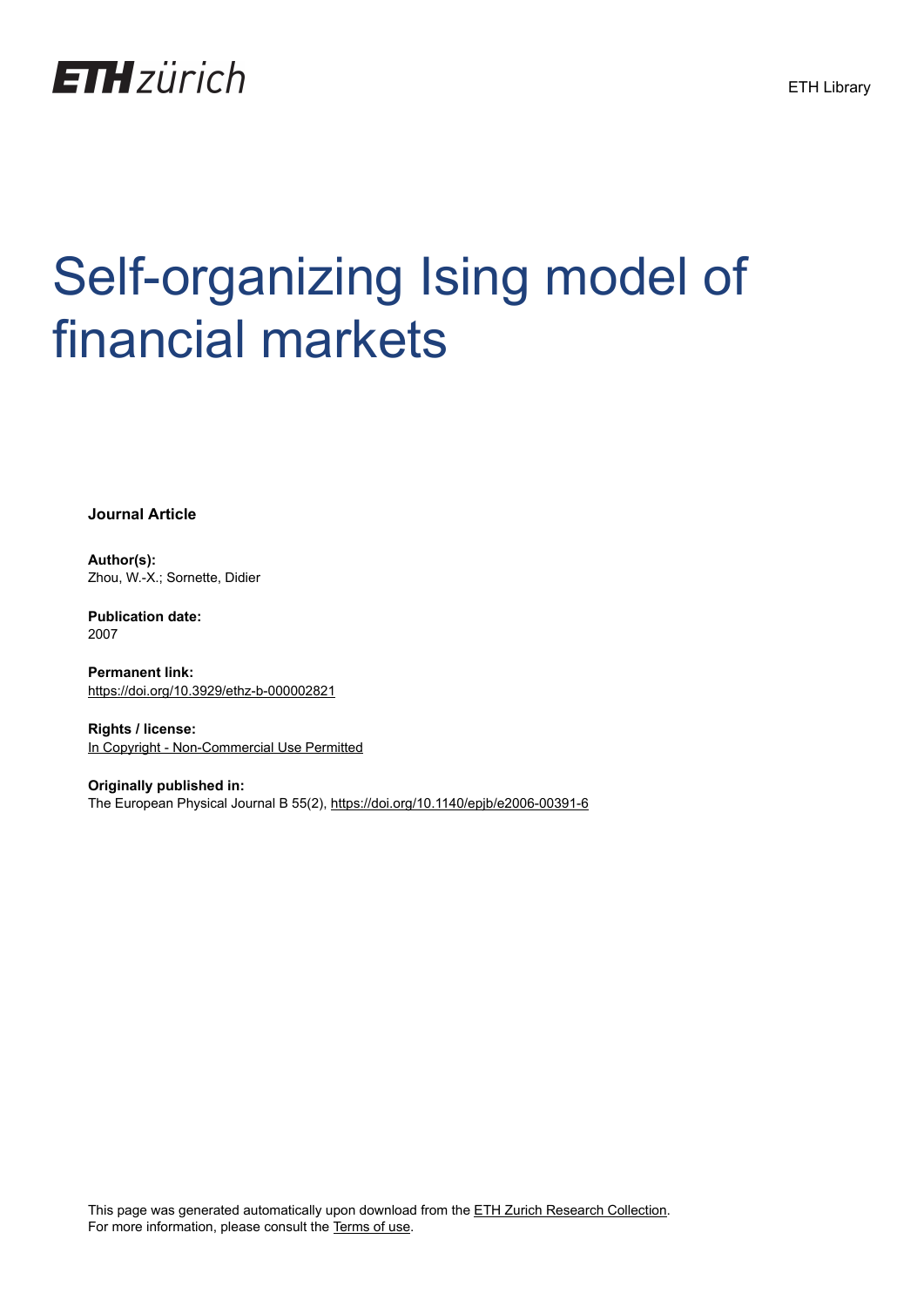# **Self-organizing Ising model of financial markets**

W.-X. Zhou<sup>1</sup> and D. Sornette<sup>2,a</sup>

 $1$  School of Business and Research Center of Systems Engineering, East China University of Science and Technology, Shanghai 200237, P.R. China

<sup>2</sup> Department of Management, Technology and Economics, ETH Zurich, 8032 Zurich, Switzerland

Received 27 March 2006 / Received in final form 21 July 2006 Published online 25 October 2006 – © EDP Sciences, Società Italiana di Fisica, Springer-Verlag 2006

**Abstract.** We study a dynamical Ising-like model of agents' opinions (buy or sell) with learning, in which the coupling coefficients are re-assessed continuously in time according to how past external news (timevarying magnetic field) have explained realized market returns. By combining herding, the impact of external news and private information, we find that the stylized facts of financial markets are reproduced only when agents misattribute the success of news to predict return to herding effects, thereby providing positive feedbacks leading to the model functioning close to the Ising critical point.

**PACS.** 64.60.Ht Dynamic critical phenomena – 89.65.Gh Economics; econophysics, financial markets, business and management  $-87.23$ . Ge Dynamics of social systems

# **1 Introduction**

Social systems offer a fascinating field for the application of recent concepts and methods developed in Physics to tackle complex N-body systems with nonlinear feedbacks and many competing states. A long tradition started with the application of Ising models and its extensions to social interactions and organization [1–4]. A large set of economic models can be mapped to various versions of the Ising model to account for social influence in individual decisions (see [5] and references therein). Other recent works using the Ising model include models of bubbles and crashes [6,7], a version with stochastic coupling coefficients which leads to volatility clustering and a power law distribution of returns at a single fixed time scale [8], and models of opinion polarization [9,10]. The dynamical updating rules of the Ising model can be shown to describe the formation of decisions of boundedly rational agents [11] or to result from optimizing agents whose utilities incorporate a social component [5]. The Ising model is one of the simplest models describing the competition between the ordering force of imitation or contagion and the disordering impact of private information or idiosyncratic noise, which leads already to the crucial concept of spontaneously symmetry breaking and phase transitions [12].

However, human beings are not spins, they can learn, that is, adapt the nature and strength of their interactions with others, based on past experience. In the language of the Ising model, this amounts to generalizing to time-dependent coupling coefficients which reflect past experience. Here, we study a generalized Ising model of interacting agents buying and selling a single financial asset who base their decisions on a combination of imitation, external news and idiosyncratic judgments. The agents modulate their tendency to imitate based on their assessment of how past news have explained market returns. We distinguish between two possible updating rules that we refer to as (i) boundedly rational and (ii) irrational. We refrain from using the strict term "rational" which has a precise meaning in economics (subjective expectations that coincide with objective ones). Instead, we call "boundedly rational" those agents who decrease their propensity to imitate if news have been good predictors of returns in the recent past, as they correctly attribute the cause of the price moves. In the irrational version, agents misattribute the recent predictive power of news to their collective action, leading to positive self-reinforcement of imitation. We show that the model can reproduce the major stylized facts of financial markets only when the updating of the imitation strength is irrational, providing a direct test and the evidence for the importance of misjudgment of agents biased toward herding. This model also offers a dynamical derivation of the multifractal properties of the structure functions of the absolute values of returns and their consequences in the characteristic power law relaxations of the volatility after bursts of endogenous versus exogenous origins [13]. In a nutshell, our model suggests that

e-mail: dsornette@ethz.ch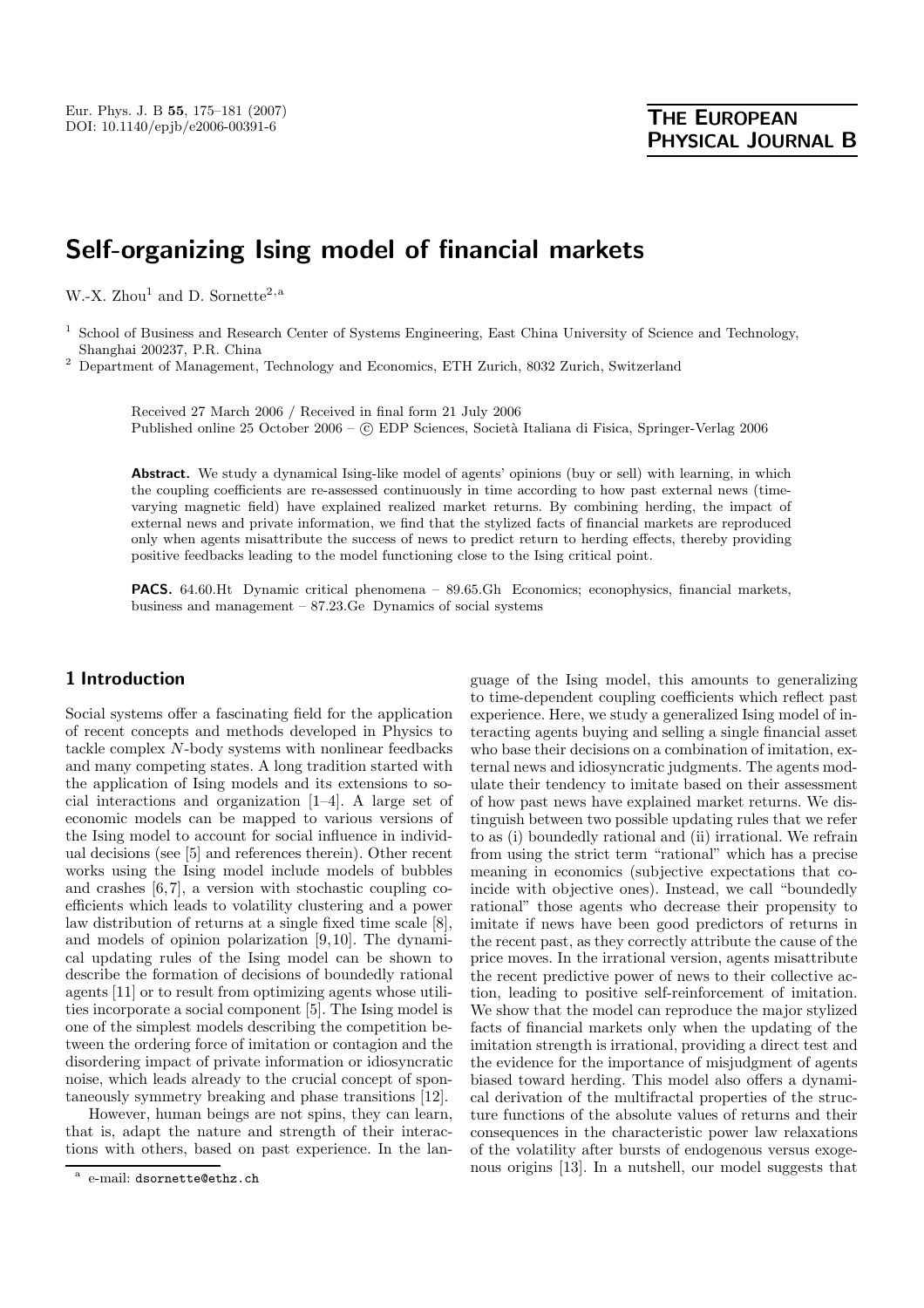the news serve as the substrate for fostering social interactions and reinforcing herding. Technically, the stylized facts result from the fact that the model operates around a critical point of an Ising model, with coupling coefficients which are time-dependent and endowed with a memory of past realizations, such that agents organize spontaneously within clusters of similar opinions, which become very susceptible to small external influences, such as a change of news. This may explain the occurrence of crashes [14].

### **2 Presentation of the model**

Consider  $n^2$  agents interacting within a  $n \times n$  2D square lattice network  $\mathcal N$  (we have verified that the properties described below are not sensitive to  $n$  in the range  $20-100$ that we tested). At each time step  $t$ , agent  $i$  places a buy  $(s_i(t) = +1)$  or sell  $(s_i(t) = -1)$  order according to the following process

$$
s_i(t) = \text{sign}\left[\sum_{j \in \mathcal{N}} K_{ij}(t) E_i[s_j](t) + \sigma_i G(t) + \epsilon_i(t)\right], \tag{1}
$$

where  $E_i[s_j](t)$  is the expectation formed by agent i on what will be the decision of agent  $j$  at the same time  $t$ . An agent i imitates only her friends, that is  $K_{ij} = 0$  if  $i = j$  or j is not a friend of (connected to) i.

Expression (1) reduces to the dynamical stochastic formulation of the Ising model, when replacing the expectation  $E_i[s_j](t)$  by  $s_j$ : then, the first term derives from the gradient of the Ising Hamiltonian with respect to the spin value, the second term  $\sigma_iG(t)$  plays the role of an external magnetic field and the third term embodies the thermal fluctuations. Note that the dynamical stochastic formulation of the Ising model is equivalent for its statistical properties to the more standard form obtained from the partition function calculated with an Hamiltonian written in terms of a sum over pairs of spins of the form  $-\sum_{i,j} K_{ij} s_i s_j - G \sum_i s_i$ , where the pairs are connected according to some graph topology reflecting the physics or social nature of the problem. The stochastic dynamical definition of the Ising model is obtained by writing that a given spin is updated proportionally to the derivative of the Hamiltonian with respect to this spin. This so-called over-damped dynamics leads to our above equation (1). The use of Ising models of a similar type to describe opinion formation has a long history [15–18]. The present work constitutes an extension to study non-variational dynamics by allowing non symmetric couplings evolving and adapting in time. The impact of external news that we study here is reminiscent of Sethna et al. [19] who found a transition in a random field Ising model as a function of a changing external field. Our work differs however in several ways: local spins are not pinned by local random fields and our external magnetic field is stochastic. In addition, agents (spins) evolve their coupling by adapting as a function of the past behavior of the global systems in response to the stochastic external news.

From the view point of a model of interacting investors, expression (1) embodies three contributions:

- 1. imitation in which  $K_{ij}$  is the relative propensity of the trader i to be contaminated by the sentiment of her friend  $i$ ;
- 2. the impact  $G(t)$  of external news (positive resp. negative for favorable resp. unfavorable news), which is an i.i.d. standard Gaussian noise, and  $\sigma_i$  is the relative sensitivity of agent's sentiment to the news, uniformly distributed in the interval  $(0, \sigma_{max})$  and frozen to represent the heterogeneity of the agents;
- 3. the idiosyncratic judgment  $\epsilon_i(t)$  associated with private information, assumed to be normally distributed around zero with an agent-dependent standard deviation  $s_{\epsilon,i}$  equal to the sum of a common constant CV and of a uniform random variable in the interval [0, 0.1] again to capture the heterogeneity of agents.

We have tested several implementation of the formation of expectations  $E_i[s_j](t)$  in (1), such as backward looking  $(E_i[s_j](t) = s_j(t-1)$  for all i and j's) or information cascades along specific chains within the network [20], which give similar results.

Our model makes the simplifying approximation that the agents' decisions are dominated by their interactions with other agents and with external news as well as the effect of their idiosyncratic analysis. We neglect the possible influence of the price itself on the decision making process. This assumption is convenient to simplify the analysis and makes more transparent the relation with the Ising model. Our model is thus at the opposite end to the class of agent-based models, such as the minority and majority games, which emphasize the oppositive view point that agents do not interact directly but all look at the price aggregating their decisions. While neither assumption is realistic, it is interesting to study their impact separately. The present paper offers such an attempt. At first sight, neglecting the possible influence of the price itself on the decision making process may appear unrealistic. But, this is actually the strategy adapted by socalled "value"-investors who analyze the theoretical value of a firm based on fundamental economic indicators and allocate correspondingly their portfolio basically independently of the stock market price. Indeed, in the view of value investors, the erratic variations of the instantaneous stock market price are perceived as noisy stochastic perturbations which are irrelevant to a sound medium- and long-term investment process. Our neglect of the possible influence of the price itself on the decision making process thus amounts to considering mostly a crowd of valueinvestors and to study their decision process, assuming either that they take a boundedly rational or an irrational stance with respect to external news.

The market price is updated according to  $p(t) = p(t-1) \exp[r(t)]$  where the return  $r(t)$  obeys

$$
r(t) = \frac{1}{\lambda N} \sum_{i \in \mathcal{N}} s_i(t), \tag{2}
$$

where  $\lambda$  measures the market depth or liquidity. The return is thus proportional to the "magnetization" or aggregated decisions of the agents. Note that agents do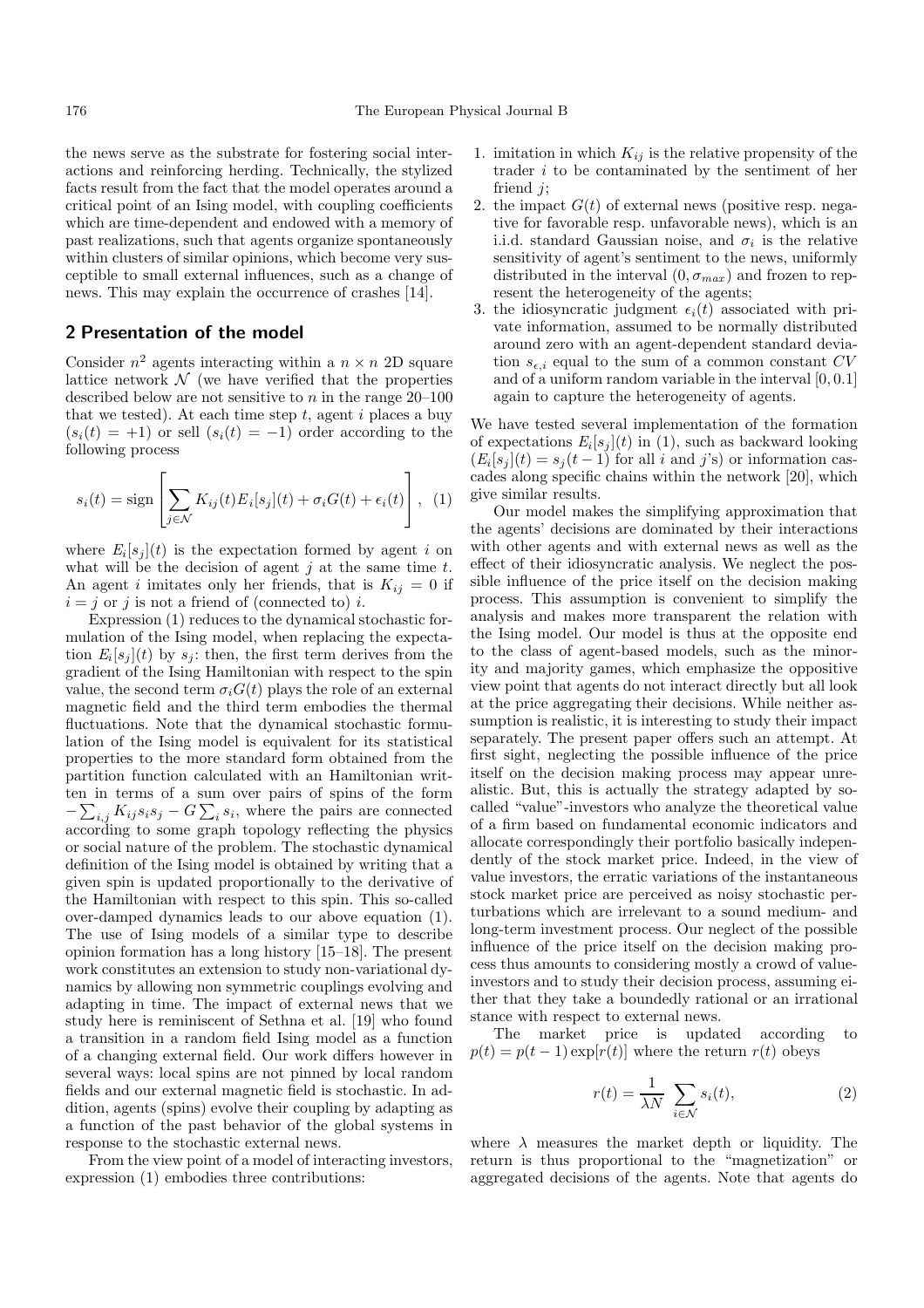not use the market returns to form their expectations and to make decisions, except indirectly through the following term. We account for the adaptive nature of agents and their learning abilities by updating the coefficient of influence of agent  $j$  on agent  $i$  according to the following rule:

$$
K_{ij}(t) = K_i(t) = b_i + \alpha K_i(t-1) + \beta r(t-1)G(t-1). \tag{3}
$$

The idiosyncratic imitation tendency  $b_i$  of agent i is uniformly distributed in  $(0, b_{max})$  and frozen. The coefficient  $\alpha$  quantifies the persistence of past influences on the present. It captures the fact that social connections evolve slowly and exhibit significant persistence, as documented in numerous studies [21,22]. Networks of investors communicating their opinions and sentiment on the stock market are similarly persistent. The last term with  $\beta \neq 0$  quantifies how agent  $i$  updates her propensity for imitation based on the role of the exogenous news  $G(t)$  in determining the sign and amplitude of the observed return in the preceding time period. Note that, by construction, the model is non-variational as  $K_{ii}(t) \neq K_{ij}(t)$  in general if the  $b_i$ 's are different, but this is not crucial for our results. This means that the dynamics can not be derived from a Hamiltonian (or energy functional). A famous example of non-variational dynamics is turbulent hydrodynamics.

The case  $\alpha = 0$  was previously investigated in part by Gonçalves in Ref.  $[20]$ , who provided a first generalization step of the model of imitative noise traders introduced in [6]. The present work generalizes Goncalves's model further by introducing both a memory of the coefficient of influence  $(\alpha \neq 0)$  and the possibility of nonrational behavior ( $\beta > 0$ ). The memory term captures the fact that agents do not change their propensity to imitate completely upon receipt of a new information, but rather combine this new information with their past experience. Considering the possibility that  $\beta$  can be positive addresses a fundamental issue, which is the possibility that investors misinterpret information, which is here the real source of predictability. This addresses a large concern of the literature on behavioral finance, namely how mutually-reinforcing optimism may lead to price distortion and anomalies.

The sign of the coefficient  $\beta$  is crucial. For  $\beta < 0$ , agent  $i$  is less and less influenced by other agents, the better has been the success of the news in determining the direction and amplitude of the market return. This process is self-reinforcing since, as  $K_{ij}$  decreases, the dominant term becomes  $\sigma_i G(t)$ , which further ensures that the news correctly predict the decision of agents and therefore the direction of the market move, thus decreasing further the coefficient of influence  $K_{ij}$ . Reciprocally, agents tends to be more influenced by others when the news seems to incorrectly predict the direction of the market. The news being not reliable, the agents turn to other agents, believing that others may have useful information. This is in agreement with standard economics which views the stock market as an efficient machine transforming all news into prices.

For  $\beta > 0$ , the more the news predict the direction of the market, the more the agents imitate other agents. This



**Fig. 1.** (Color online) Average return  $\langle r \rangle$  over time as a function of the average coefficient of influence  $\langle K \rangle$  over time, where tion of the average coefficient of influence  $\langle K \rangle$  over time, where K is defined in (3), obtained by varying  $b_{max}$  from 0.1 to 100. Inset: dependence of  $\langle K \rangle$  as a function of  $b_{max}$ .

is the "irrational" case where agents either mis-attribute the origin of the market moves to herding rather than to the impact of news, or misinterpret the exogenous character of news in terms of endogenous herding or infer that other agents will be following more eagerly as a group the direction given by the news. This may occur due to mutually-reinforcing optimism [23] and overconfidence [24]. This case captures the evidence from a growing literature in neuro-psychology and behavioral finance documenting that feelings, mood and overconfidence affects perception through misattribution leading to incorrect judgments or affecting people's ability to process information [25–31].

We fix  $\lambda = 40$  in our simulations to obtain returns with amplitudes comparable to that of empirical observations and show results for  $\alpha = 0.2$ . Similar results are obtained for  $\alpha = 0.4, 0.6,$  and 0.8. We have explored the properties of the model in the parameter space of  $b_{max}$ ,  $\sigma_{max}$  and CV. There is no loss of generality in fixing  $|\beta| = 1$  to explore the relative importance of the term  $\beta r(t-1)G(t-$ 1), since the typical scale of the  $K_i$ 's is set by  $b_{max}$  whose amplitude is varied in our numerical exploration.

#### **3 Results**

Figure 1 illustrates the existence of an Ising-like phase transition, as a function of the control parameter b*max* for both regimes  $\beta = \pm 1$ , visualized by the S-shape dependence of the average return  $\langle r \rangle$  over time as a function of the average coefficient of influence  $\langle K \rangle$  over time. The abruptness of the jump in  $r$  is controlled by the size of the system (here  $50 \times 50$  agents) as in standard finite-size effects. As we describe below, we find realistic properties for  $b_{max}$  in the range 0.2–0.6 which correspond precisely to range of  $\langle K \rangle$  over which the transition occurs.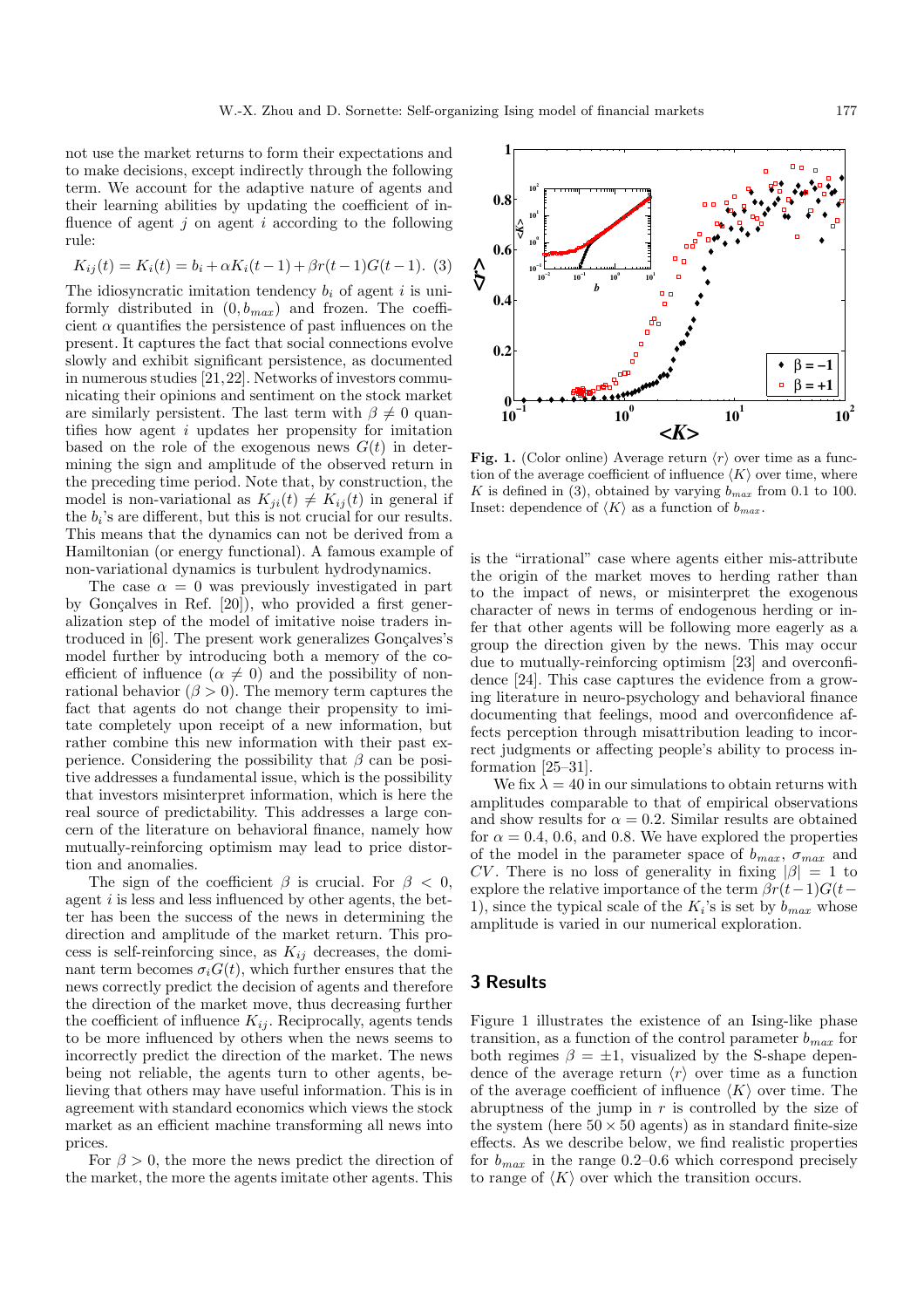

**Fig. 2.** (Color online) Probability distribution density (in logarithmic scales) of logreturns at different time scales  $\tau$  of a price time series obtained with  $\lambda = 40, \ \alpha = 0.2,$  $b_{max} = 0.3, \sigma_{max} = 0.03, \text{ and } CV = 0.1.$  The log-returns  $r_{\tau}$  are normalized by their corresponding standard deviations  $\sigma_{\tau}$ . The pdf curves are translated vertically for clarity. The thick dashed line is the Gaussian pdf. The other dashed lines have been obtained by  $\tau$ -fold convolutions of the pdf of the onetime step return  $r_1(t) = \ln p(t)/p(t-1)$ .

We study relatively small systems (from  $20 \times 20$  to  $100\times100$ ) because there are many evidences that the effective number of investors moving the price of a given asset at any time is of the order of tens to a hundred, no more (see for instance [32]). Considering 400 to 10 000 agents thus seems sufficient for our purpose.

#### **3.1 Case**  $\beta = -1$  ("boundedly rational" agents)

For  $\beta = -1$ , and  $b_{max} < 0.6$ , the attractor of the dynamics is characterized by negligible imitation and only the news and private information terms are important for the dynamics, due to the self-reinforcing mechanisms discussed above leading to the system functioning in the "paramagnetic" phase. The collective decision  $\sum_i s_i$  and therefore the market return have little or no relationship with the external news. Hence, the term  $\beta r(t+1)G(t)$  takes random signs from one time step to the next, leading to an effective random forcing added to the autoregressive equation  $K_i(t) = b_i + \alpha K_i(t-1)$ . We thus expect Gaussian distributions of returns when  $b_i/(1-\alpha)$  is smaller than  $K_c$ and bimodal distributions when  $b_i/(1-\alpha) > K_c$  reflecting the slaving of the global opinion to the sign of the news. Our simulations, which have scanned 480 different models for  $b_{max}$  from 0.1 to 0.5 with spacing 0.1,  $\sigma_{max}$  from 0.005 to 0.08 with spacing 0.005, and CV from 0.1 to 1.1 with spacing 0.2, confirm this prediction. Consider the distribution of returns  $r_{\tau}(t) = \ln[p(t)/p(t-\tau)]$  at different time scales  $\tau$ . For large idiosyncratic noise (large  $CV$ ) and not too large  $b_{max}$ , the distribution of returns is Gaussian for all time scales  $\tau$ . For smaller CV's and larger  $b_{max}$ , we observe multimodal return distributions. In the parameter space that we have explored and notwithstanding our best attempts, we have not been able to find a set of parameters leading to distributions of returns exhibiting

a monomodal shape with fat tails for small time scales, evolving slowly towards Gaussian distributions at large time scales, as can be observed in empirical data [33–36]. In addition, the correlation function of returns at time scale  $\tau$   $(C_{\tau}(r,r)(l) \equiv \langle r_{\tau}(t)r_{\tau}(t+l) \rangle$  where l is the lag) and of volatilities  $(C_{\tau}(|r|, |r|) \equiv \langle |r_{\tau}(t)||r_{\tau}(t + l)| \rangle)$  have similar amplitudes and decay with the same characteristic time scale as a function of time lag. This is very different from the observed correlations of financial markets, with very short memory for returns and long-memory for the volatility.

We emphasize that there are no significant correlations of returns for this "boundedly rational" case. The main point is that the correlations of the returns and of the volatility are similar, with the same characteristic time scale of decay, in contradiction with real data for which the correlation time scale of returns is of the order of minutes while the time scale of the correlation of volatility is days or weeks. These observations do not imply arbitrage opportunities for boundedly rational agents. Indeed, it is well-known that a small correlation time for returns does exist in real market but does not lead to arbitrage opportunities due to market friction (transaction costs and slipage).

#### **3.2 Case**  $\beta = +1$  ("mis-attributing" agents)

For  $\beta = 1$ , we obtained the following main stylized facts of financial stock markets: (i) distributions of returns at different time scales  $\tau$  (Fig. 2); (ii) correlation function of returns and of the absolute value of the returns (Fig. 3); (iii) scaling of the moments of increasing orders of the absolute values of the returns (qualifying multifractality); (iv) the existence of a hierarchy of exponents controlling the relaxation of the volatility after an endogenous shock, another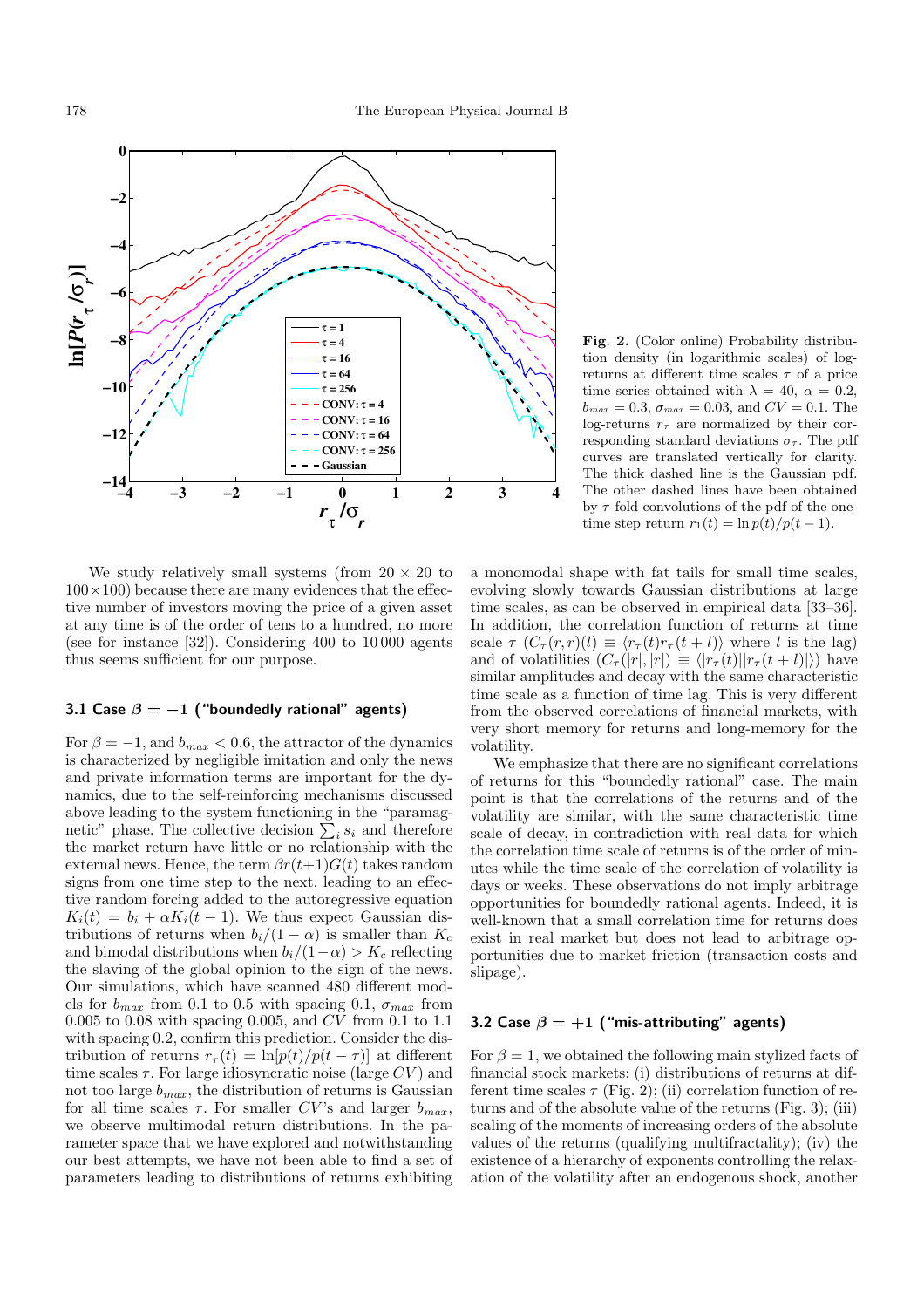

**Fig. 3.** (Color online) Impact of  $\alpha$  on the auto-correlation of the absolute values of the returns. A linear dependence  $C(l)$  =  $1 - k \ln(l/T)$  in the logarithm of the time lag l shown here is undistinguishable from a power law  $C(l) \sim 1/(l/T)^k$  for  $k = 0.1{\text{-}}0.3$  over these three orders of magnitude, similarly to empirical results. Here,  $T$  is a constant, which takes the meaning of the "integral" scale in the MRW model.

hallmark of multifractality (Fig. 4); (v) the existence of bubbles and crashes (see [37] for a detailed description). We have explored 160 models with b*max* from 0.1 to 0.5 with spacing 0.1,  $\sigma_{max}$  from 0.01 to 0.08 with spacing 0.01, and CV from 0.1 to 0.7 with spacing 0.2. For each model, we generate time series of length equal to  $10<sup>5</sup>$  time steps. We have found a large set of parameter combinations which lead to realistic stylized facts. The results presented here are for  $(b_{max} = 0.3, \sigma_{max} = 0.03, CV = 0.1)$ which is typical.

Figure 2 shows the evolution of the pdf's of returns from stretched exponential or power laws at short time scales that cross over smoothly to a Gaussian law at the largest shown time scale, in excellent agreement with empirical facts [33–36]. Note the difference between the continuous and dashed lines for  $\tau = 4$ , 16, and 64, which expresses the existence of significant dependence in the time series of returns. Such behavior is very similar to what is observed in real data.

The temporal correlation of the log returns  $r_1$  as a function of the time lag  $\ell$  exhibits a very short correlation time, of duration smaller than one time step (not shown). In contrast, the temporal correlation of the absolute value of log returns  $r_1$  ("volatility"), taken as a proxy for the volatility, exhibits long-range dependence up to approximately 1000 time steps. The linear-log relationship suggested by the plots in Figure 3 are predicted by the multifractal random walk (MRW) [38], which provides an excellent model of many properties of financial time series [39]. The MRW depends only on three parameters: the multifractal parameter  $\lambda^2 \approx 0.02{\text -}0.04$ , the integral time scale  $T \approx 1$  year and the standard deviation of returns. Com-



**Fig. 4.** (Color online) For a given relative log-amplitude <sup>s</sup> of a local burst of volatility occurring at some time  $t_s$ , we translate and superimpose all time series starting at those times of local bursts of the same amplitude s. Averaging over these time series of volatility obtains the average conditional relaxation function of the volatility  $E[|r|^2(t)|s] \sim t^{-\eta(s)}$  following a local burst of volatility of amplitude  $\propto e^{s}$ . The prediction (9) gives the straight lines for  $T = 200$ . The inset shows the average normalized conditional volatility  $E[|r|^2|s]/E[|r|^2]$  as a function of the time after the local burst of volatility for different logamplitudes s. The figure shows the exponents  $\eta(s)$  measured as the slopes of the curves in the inset for  $\tau = 1, 2, 4$ , and 8.

paring the dependence properties of the returns and of the volatility suggests that one trading day corresponds roughly to 5 time steps of the model. This correspondence translates into a integral time scale T of about 200 days, which is compatible with empirical estimates for the MRW [40]. The MRW also predicts (and this is well-verified by empirical data) that the autocorrelation functions of  $|r_{\tau}(t)|$  for different  $\tau$  should superimpose for time lags larger than their respective  $\tau$  [38]. This prediction is also approximately observed in our model (not shown).

One of the stylized facts is the long-memory of volatility, which is usually characterized by a decay of the volatility autocorrelation  $C(l)$  as a power-law with a very small exponent k (around  $0.2-0.3$ ). In contrast, Figure 3 shows that  $C(l)$  is well-approximated by

$$
C(l) = 1 - k \ln(l/T). \tag{4}
$$

This expression is actually undistinguishable from the often quoted power law

$$
C(l) \sim 1/(l/T)^k,\tag{5}
$$

if the exponent  $k$  is typically smaller than 0.3, for the range of time lags  $l$  usually available. Indeed, expression  $(5)$  can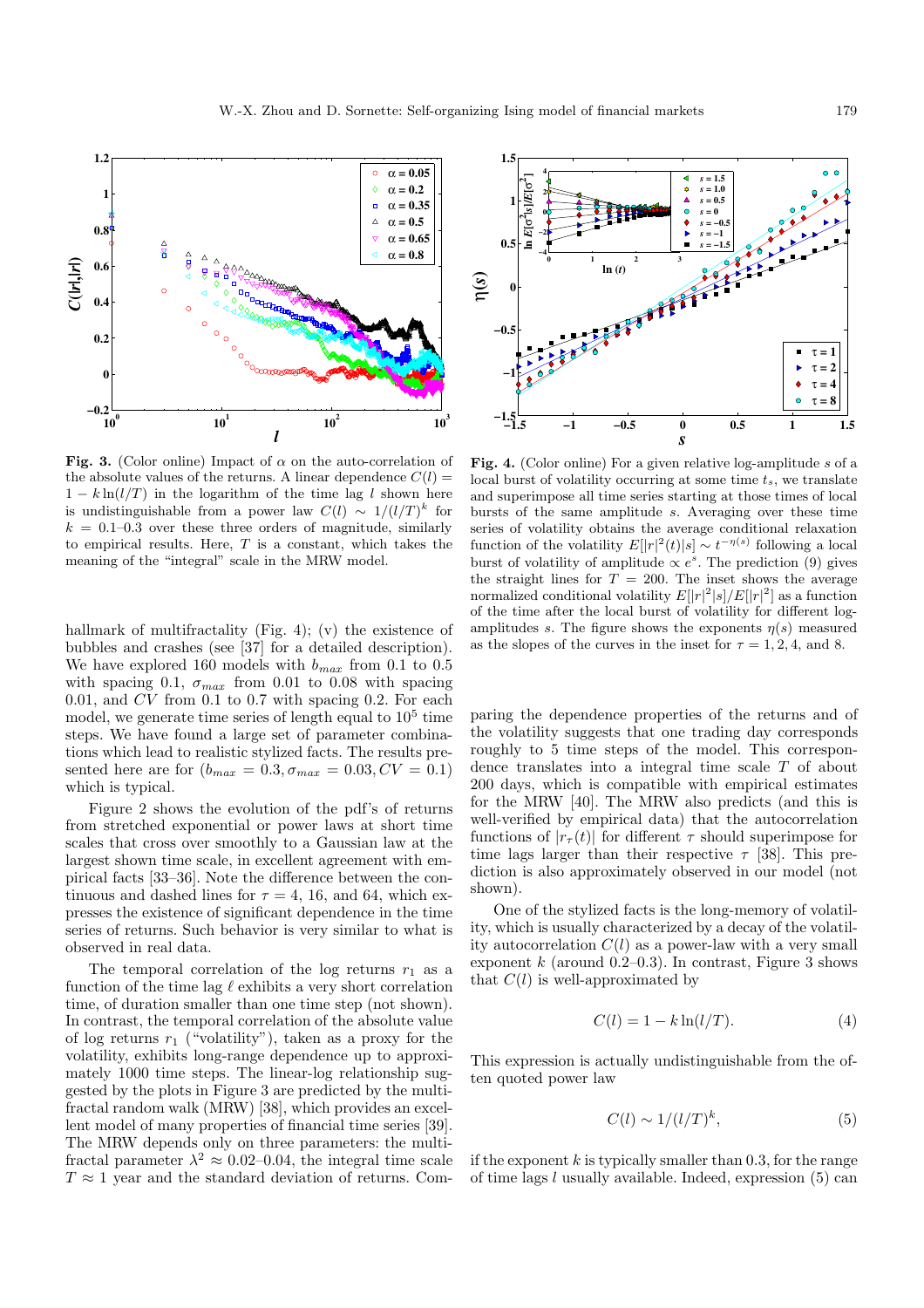be written as

$$
C(l) \sim 1/(l/T)^k = \exp[-k \ln(l/T)]
$$
  
= 1 - k \ln(l/T) + (1/2)(k \ln(l/T))^2 + ... (6)

by expanding the exponential. Thus, for  $k \ln(l/T) < 1$ , expressions (4) and (5) are approximately the same and, in general, the financial data does not allow one to distinguish between the two formulations.

Another important stylized facts is the multifractal structure of the absolute values of log-returns [41,40]. We verify the existence of a strong multifractality in our time series (not shown) expressed by the scaling of the structure function

$$
M_q(\tau) \equiv \langle |r_\tau|^q \rangle \sim \tau^{\xi_q},\tag{7}
$$

with exponents  $\xi_q$  exhibiting a clear nonlinear dependence as a function of the order  $q$  of the structure function. Rather than showing this standard looking multifractal spectrum, Figure 4 presents another striking signature of multifractality discovered first in empirical data [13]: the MRW predicts a continuous spectrum of exponents  $\eta(s)$ for the relaxation of the volatility

$$
E[|r|^2(t)|s] \sim t^{-\eta(s)}\tag{8}
$$

from a local peak as a function of its amplitude  $\propto e^s$  given by [13]

$$
\eta(s) = \frac{2s}{3/2 + \ln(T/\tau)}.
$$
\n(9)

Relation (9) together with (8) describes a continuous spectrum of exponents, that is, a continuum of singularities in the time domain. For the MRW, the two statements can be seen to be equivalent. More generally, multifractality in the time domain has two equivalent signatures: (i) a continuous spectrum of exponent  $\xi_a$  for the moments (also called structure functions) of order  $q$  and (ii) a continuous set of Hölder singularities (or local fractal singularities). The exponents  $\eta(s)$  correspond to the set of Hölder exponents quantifying the local Hölder singularities in the time domain, which provide a diagnostic of the multifractal measure equivalent to the moment exponents  $\xi_a$ .

# **4 Concluding remarks**

We have presented a model which allows us to test within the same framework the comparative explanatory power of boundedly rational versus irrational agents, with respect to the main stylized facts of financial markets. The assumptions of our model are quite standard, taken one by one. What we have done is to put them together to obtain a single model in which the question on whether boundedly rational agents or irrational agents better explain the observed regularities of the financial markets can be investigated. In particular, the "irrational" regime

 $(\beta = +1)$  derives from the evidence from a growing literature in neuro-psychology and behavioral finance documenting that feelings, mood and overconfidence affects perception through misattribution leading to incorrect judgments or affecting people's ability to process information. Misattribution is a fundamental and ubiquitous psychological trait of humans and its impact on trading is now recognized and the recognition of its importance is growing. One contribution of our work is to suggest an observation consequence of the misattribution trait shared by humans.

The model studied here asks directly the question whether the agents aggregate collectively in a boundedly rational or irrational behavior. Galam [17] has introduced irrationality in a different way via a "temperature" introducing a stochastic element in the decision process modeled within a random field Ising model. In contrast, our model has allowed us to falsify the question on the bounded rationality versus irrationality of investors, through a simple implementation emphasizing the importance of biases misrepresenting the news, rather than the role of stochastic errors.

We are grateful to Gonçalves for useful discussions. This work was partially supported by the National Natural Science Foundation of China (Grant No. 70501011), the Fok Ying Tong Education Foundation (Grant No. 101086), and the Shanghai Rising-Star Program (Grant No. 06QA14015).

#### **References**

- 1. E. Callen, D. Shapero, Phys. Today **27**, 23 (1974)
- 2. E.W. Montroll, W.W. Badger, *Introduction to Quantitative Aspects of Social Phenomena* (Gordon and Breach, New York, 1974)
- 3. S. Galam, Y. Gefen, Y. Shapir, Math. J. Soc. **91**, (1982)
- 
- 4. A. Orl´ean, J. Econ. Behav. Org. **28**, 274 (1995) 5. D. Phan, M.B. Gordon, J.-P. Nadal, *Economics – An Interdisciplinary Approach*, edited by P. Bourgine, J.-P. Nadal (Springer, 2004), pp. 335–354
- 6. A. Johansen, O. Ledoit, D. Sornette, Int. J. Theoret. Appl. Fin. **3**, 219 (2000)
- 7. T. Kaizoji, S. Bornholdt, Y. Fujiwara, Physica A **316**, 441 (2002)
- 8. A. Krawiecki, J.A. Holyst, D. Helbing, Phys. Rev. Lett. **89**, 158701 (2002)
- 9. S. Galam, Physica A **336**, 49 (2004)
- 10. D. Stauffer, in *Modeling Cooperative Behavior In The Social Sciences*, edited by J. Marro, P.L. Garrido, M.A. Mu˜noz, *AIP Conference Proceedings*, Granada, Spain, (2005), Vol. 779, pp. 56–68
- 11. B.M. Roehner, D. Sornette, Eur. Phys. J. B **16**, 729 (2000)
- 12. B.M. McCoy, T.T. Wu, *The Two-Dimensional Ising Model* (Harvard University Press, Cambridge, Mass, 1973)
- 13. D. Sornette, Y. Malevergne, J.-F. Muzy, Risk **16**, 67 (2003)
- 14. D. Sornette, *Why Stock Markets Crash: Critical Events in Complex Financial Systems* (Princeton University Press, Princeton, 2003)
- 15. S. Galam, S. Moscovici, Eur. J. Soc. Psychology **21**, 49 (1991)